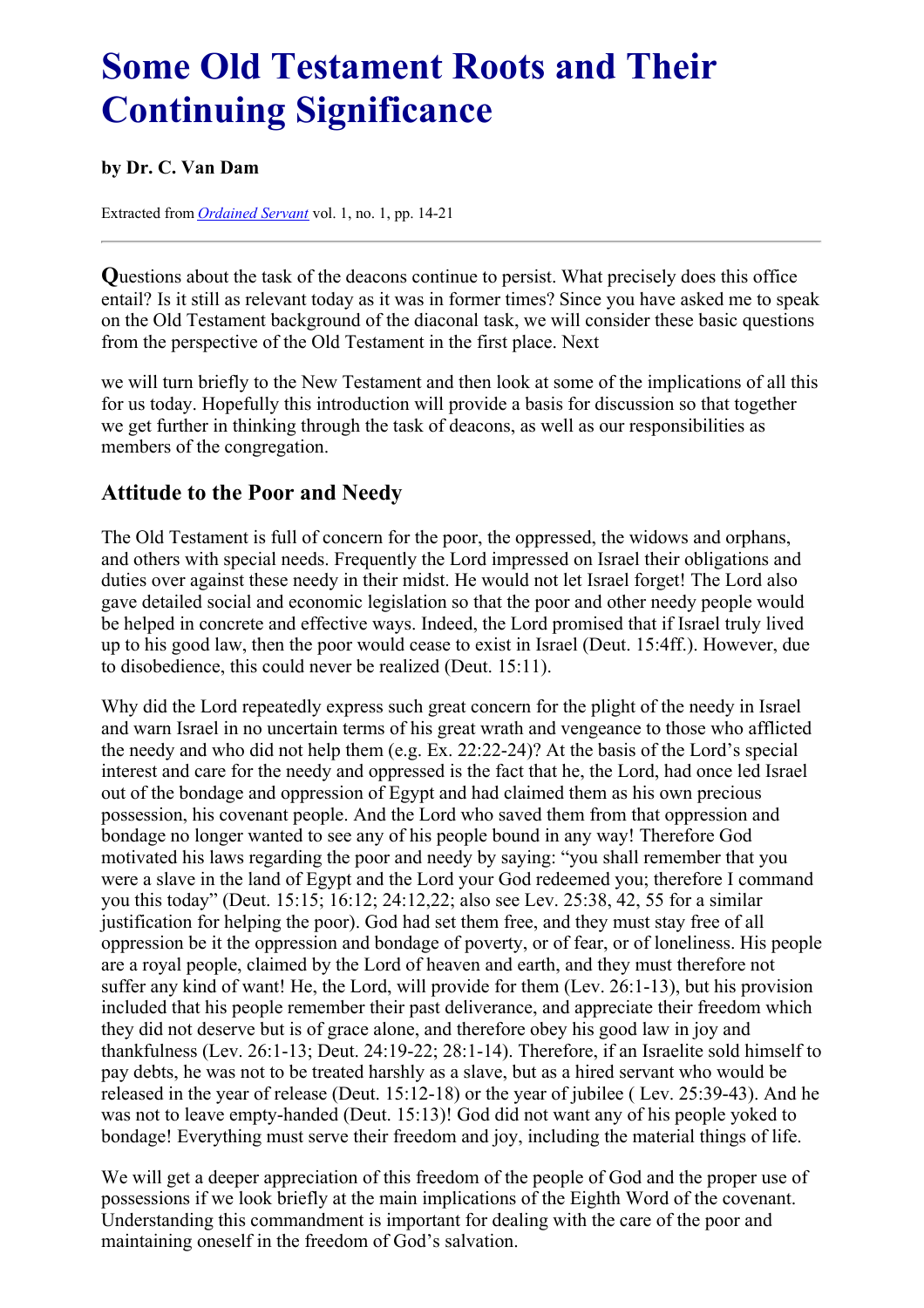## **God Shows the Way The Eighth Word of the Covenant**

"I am the Lord your God who brought you out of the land of Egypt, out of the house of bondage. You shall not steal." In this basic covenant word, the Lord lays the groundwork and principles for freedom and the use of possessions in Israel, principles which the Lord later elaborated on.

In order to understand some of the implications of this word of the covenant, we can ask ourselves: "What was the worst sin imaginable against this command?" That was an Israelite stealing or kidnapping a fellow Israelite for gain (i.e. for sale abroad as a slave). That this was not unknown in Israel is clear from other passages that refer to this crime, for example, Exodus 21:16: " Whoever steals a man, whether he sells him or is found in possession of him, shall be put to death." (See also Deut. 24:7). Obviously what made this crime so terrible was that here one stole from the Lord God his most precious possession (Deut. 7:6; 32:6)! The fact that such a kidnapped person would for obvious reasons almost always be sold abroad and separated from the covenant community meant that he would be effectively separated from the Lord and his people. And so the Lord lost a most precious possession of his and the Israelite involved lost his place and freedom within the covenant community of God. But God's people must not be bound in any way! Each Israelite's place and freedom must be guaranteed within the covenant community! Therefore do not steal any of God's people! That is the clear message of the eighth commandment.

However, for the purpose of this introduction, something else should be added. One could also paraphrase the meaning of the eighth word of the covenant this way: Do not rob yourself from the Lord and from the freedom in which God has placed you by being bound to your possessions and being a slave to them and therefore seeking out whatever means possible to increase them. That, too, brings terrible bondage; it will also bring hardship to widows, and the poor will be oppressed. (Think of the time of Micah and Isaiah.)

This command reminds us that man is but a steward of the material possessions he has. He owns nothing in any absolute sense. It all belongs to God, and he has given it to his people of grace alone without their earning it. How clearly the Lord taught this to his people by leading them into a land which was ready and prepared for them. They could enter Canaan and simply receive it from God's hand and take the fields, houses, vineyards (see Deut. 6:10,11; Josh. 24:13). Now the danger is always great that God's people forget that they have earned nothing, but have received all the material things of grace alone, and that they are but stewards (Lev. 25, 23) whose aim in working is not to gather riches and ensure one's food and drink, but whose aim in life must be the seeking of God's kingdom and the laboring for the Lord and his precious possession; namely, his people, that they remain in the joy of their Lord, free from all bondage (see Matt. 6:31-33). The Heidelberg Catechism is to the point when it says concerning the eighth command: O. What does God require of you in this commandment? A. That I further my neighbor's profit wherever I can or may... and labor faithfully that I may be able to relieve the needy.) So the Lord in the Old Testament gave detailed legislation precisely regarding the material things of life. For God did not want to be robbed of his most precious possession by bondage to Mammon, but he wanted to keep them in the freedom in which he had set them free! (See Lev. 25:39-46.)

#### **Provision for All**

The detailed social and economic legislation in Israel, therefore, underlined and stressed in the first place that the Lord provides for his people's needs and freedom! (Think, for example, of the Sabbatical years when no crops were to be grown and the Israelites had to leave the land fallow; or of the jubilee year when again the land was left fallow and when also property was returned to its original owners and the poor who had lost their freedom were released [Lev. 25:28,54].) All the resources God had given were to be used to keep all His people free, unburdened by poverty and want. God taught Israel as it were to put a distance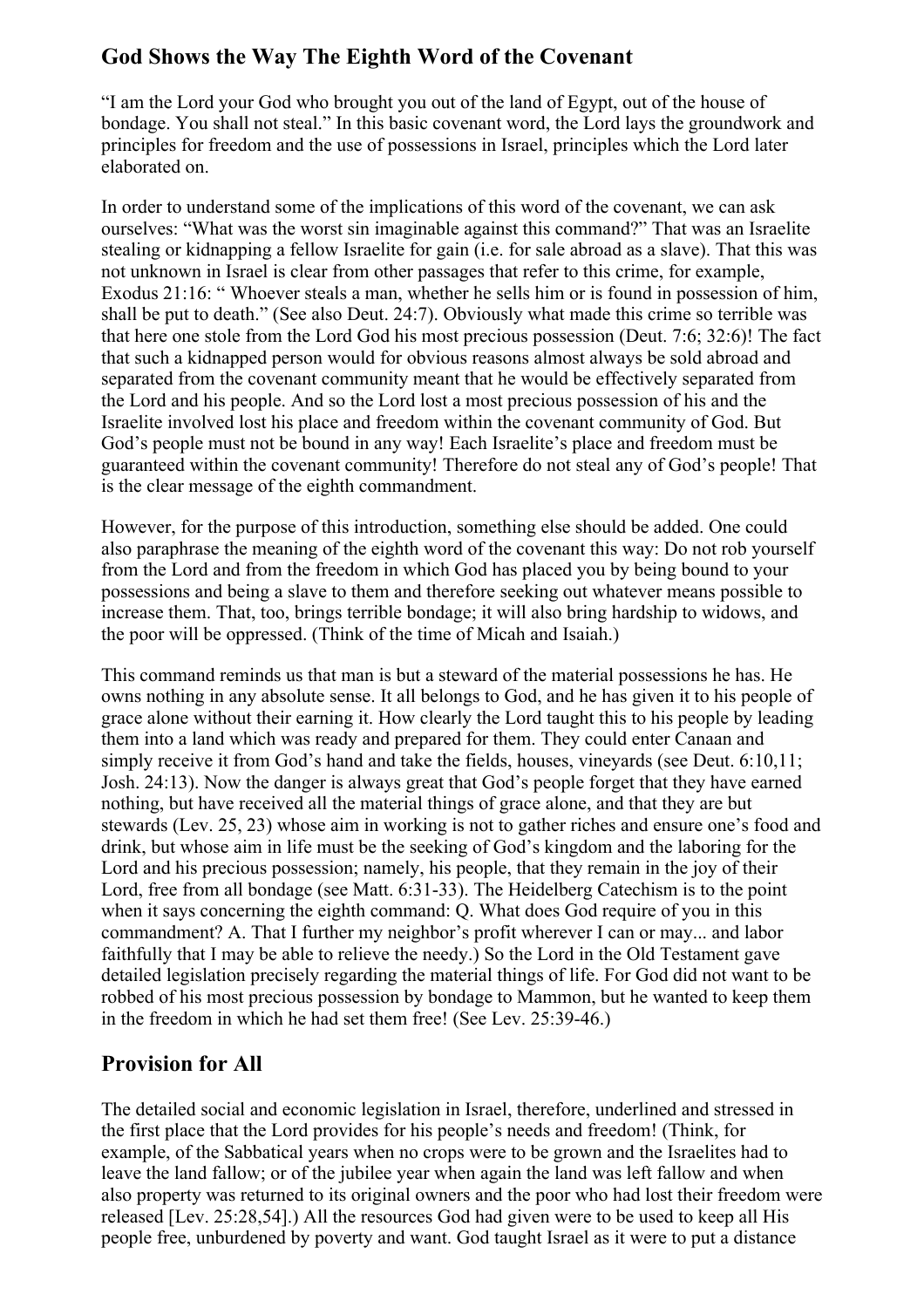between themselves and their possessions.

There was another basic reason why God commanded the care for the poor and needy and others who were disadvantaged. This second reason is that everyone in Israel was to be able to do their office and calling in the fullness of life. By office I mean the God-given responsibility that God has given to each of his people (for example, the office of father and mother). The care for all those with special needs would enable everyone in Israel, the covenant people, to do what was expected of them and so also share in the joy of God's people.

When thinking through God's laws for the care of the poor and needy and their implications, two further points could be made. In the first place, the laws governing Israel's attitude to the poor amounted, so to speak, to a list of God-given rights for those who would benefit from these laws (cf. Is. 10:2). For example, the poor had a right to be paid their wages the same day they worked for them (Deut. 24:14f.); not to be charged interest on loans (Ex. 22:25; Lev. 25:36; Deut. 15:7); not to be sold food at a profit (Lev. 25:37). The poor could present less costly sacrifices (Lev. 14:21f.; 27:8). Why all these special laws? So that the poor would at least have a chance to perform their offices, as for instance fathers and providers, or whatever they needed the money for. Similarly, so that the poor would have food, they had a right to the gleanings of the field, orchard and vineyard, including the corners of the field, forgotten sheaves or whatever grew on its own in the Sabbatical year (Lev. 19:10; 23:22; 25:5ff.; Deut. 24:19; Ex. 23:11). Also the tithe of the fields was to be used for the poor and the fatherless, etc., every third year rather than being sent to the sanctuary (Deut. 14:29; 26; also Neh. 8:10ff. and Esther 9:22). Furthermore, the poor had the right to a normal night's rest. Therefore no cloak given in pledge was to be kept overnight (Deut. 24:12). The poor also had the right to be encouraged and share in the joy of the covenant community. Thus the underprivileged were specifically invited to join in the festivities of the Feast of Weeks and the Feast of Tabernacles (Deut. 11:11,14). No one was to feel depressed or neglected outside the fellowship. All could share in the joy. And so, the poor were really to be part of it. As much as possible they were to be able to function like any other Israelite so they could fulfill their responsibilities and calling.

A second point that can be made is that not only the poor, but all Israelites, individually and collectively, would be fulfilling their calling by helping the poor. For in this way of obedience to God's demands regarding the poor, Israel showed herself as God's holy people. They showed themselves as God's people who showed God's image and did his will, for God's concern for the poor was well-known to Israel (e.g., Deut. 10:18, Prov. 14:31; Ps. 146, etc.). They showed themselves a holy people who by their care for the poor, stood apart and were separated from other nations. In the laws of other nations there is not such an elaborate concern for the poor. Furthermore, unlike other nations where any concern for the poor is the task of the rulers or the temple, in Israel, the nation as a whole and as individuals are directly addressed by God to take care of the poor! It is everyone's responsibility! The King's (Prov. 31:5, 8-9; Ps. 72) but also the people's! Now it is remarkable that there are no specific penalties for disobedience. That is, no human authority was according to the law specifically instructed about punishing neglect here. Why? It may well be intended to emphasize that obedience to this law, was to be a fruit of thankfulness and not the result of coercion. Think of the Lord's primary motive. Remember, you were once in bondage. Therefore, do not let others be so burdened! Now God made it clear that he would avenge those who trample the rights of the poor (Prov. 22:22-23; Ex. 22:23-24). The oppressed therefore knew that they could always turn to the Lord if they were wronged or neglected by men (e.g., Ps. 7:9; 26:1; 35:24; 43:1; 4:2; etc.).

#### **Summary and Consequences**

The Lord does not want any of his people bound or oppressed in any way! He does not want any to be handicapped in fulfilling his office and calling! When these two conditions are met,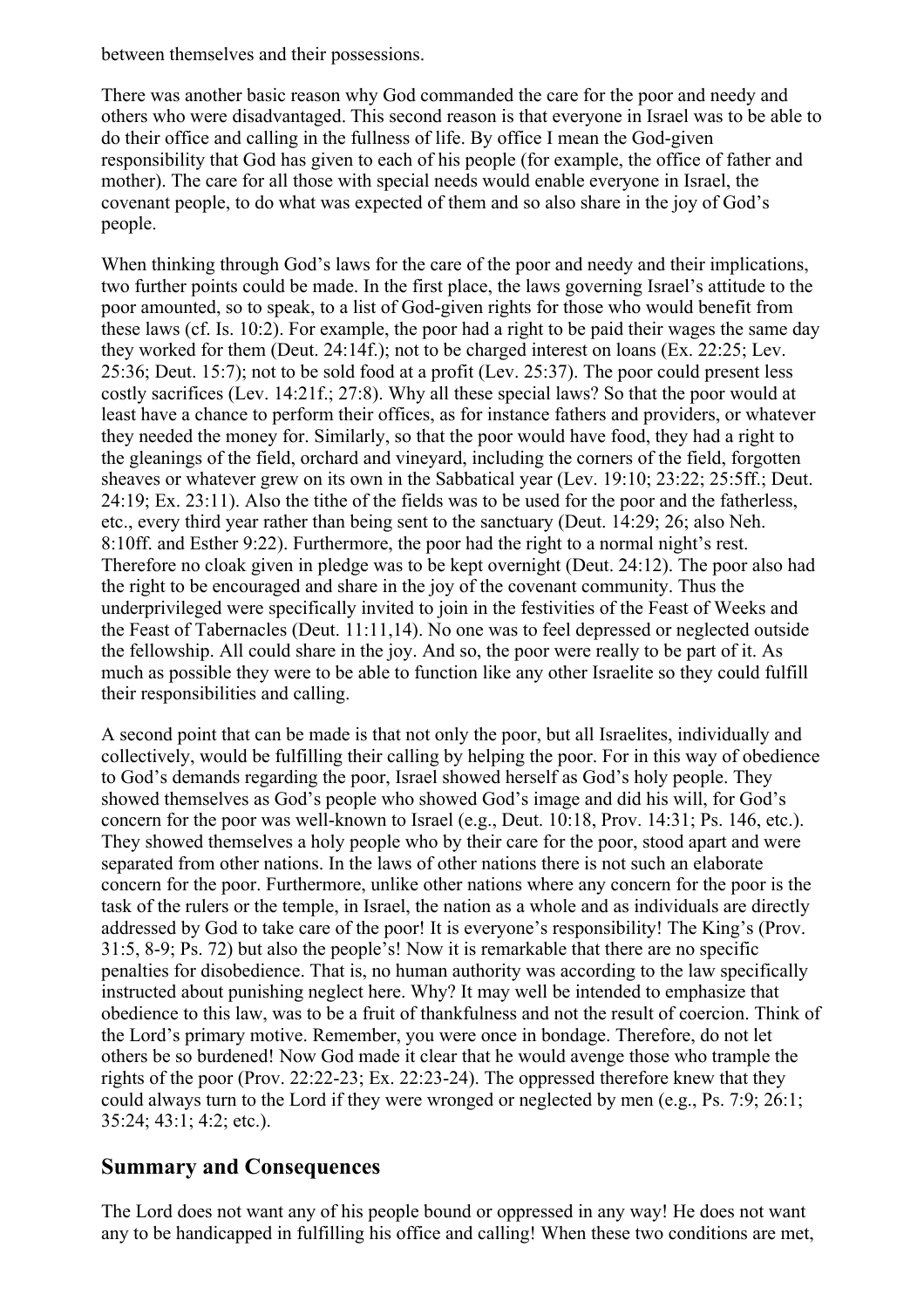there can be joy in the covenant community. I want to emphasize (as can be deduced from the examples) that although the poor and the orphans and widows appeared more often than not to have financial needs (the Lord reckoned with this; for example, Deut. 24:19-21; 14:29), yet this did not necessarily always have to be their first or most important need. The widows and orphans could be socially neglected and/or despised. They may need special protection. The Lord therefore says in Exodus 22:22ff.: "You shall not afflict any widow or orphan. If you do afflict them, and they cry out to me, I will surely hear their cry ...." The word "afflict" indicates "to humiliate" and includes not only unjust oppression, but every kind of cold and contemptuous treatment.

Also judicially they are not to be mistreated (Deut. 24:17, see Jer. 7:6). The Lord is their protector (Ps. 68:5; 146:9)! It is therefore the holy calling of the people of the Lord likewise to protect and see to their needs, that the widows and orphans may share in the joy of the Lord and may know that their place and freedom is secure within the covenant community. In this way they also can fulfill their calling and responsibility.

We have also mentioned that they were to share in the joy in the Feast of Weeks and the Feast of Booths (Deut. 16:11,14). Again, money did not answer this particular need.

All were to share in the joy of redemption! Thus all were to be free from oppression and all were to be full, participating members of the covenant community who exercised their calling. Indeed, anyone who was prevented from sharing in this joy, and was in one way or another oppressed or wronged in the covenant community, or whoever therefore did not see his place free and secure was called "poor and needy." (See, for example, Ps.40:17; Ps. 86:1; 109:22). So the Hebrew words for "poor", while they can mean economic poverty are also terms colored by the other afflictions and forms of bondage that suffering children of God can experience within the covenant community. Over against all these poor and needy, of whatever origin their poverty, bondage, needs, and unhappiness was, the people of God as a whole had the holy calling to see to it that they shared in the joy of the covenant people of God. Yes, all had to share in that. As far as the covenant joy is concerned, this was to be shared even with the strangers in the midst of Israel.<sup>[1]</sup>

#### <span id="page-3-0"></span>**The Strangers**

Because this sharing with strangers may have some bearing on the task of the diaconate today, let us briefly consider the position of strangers within the context of our topic. In Leviticus 19:34 we read: "The stranger who sojourns with you shall be to you as the native among you, and you shall love him as yourself; for you were strangers in the land of Egypt, I am the Lord your God". The stranger, therefore, received virtually the same treatment as the Israelite poor. He was not to be oppressed (Ex. 22:21; 23:9; Lev. 19:33ff.). He is ranked with the fatherless and widows, and God is also his protector and defense (Deut. 10:18; Ps. 94:6; 146:9), although as a stranger he is not set free in the year of jubilee (Lev. 25:45ff.). (He is subordinate to Israel and in their service.) He can, however, share in the joyous eating from the festive tables of the tithes of the first fruits (Deut. 14:28 ff.) and the feasts of Weeks and Booths (Deut. 16:11,14; 26:11).

Although the sojourners were not really foreigners, they were distinct from Israel. But the Lord saw to it that Israel's non-covenant neighbors could share in many of the benefits of the covenant and profit in a real way also from the service of covenant love and the economy of mercy which the Lord had instituted in Israel.

#### **Key Principles**

To round off the Old Testament section and to bring to mind the key principles found, we could sum them up as follows. 1. There are two main motivations for the care of the poor: a) the Lord who had set His people free wanted this nation, His most precious possession, to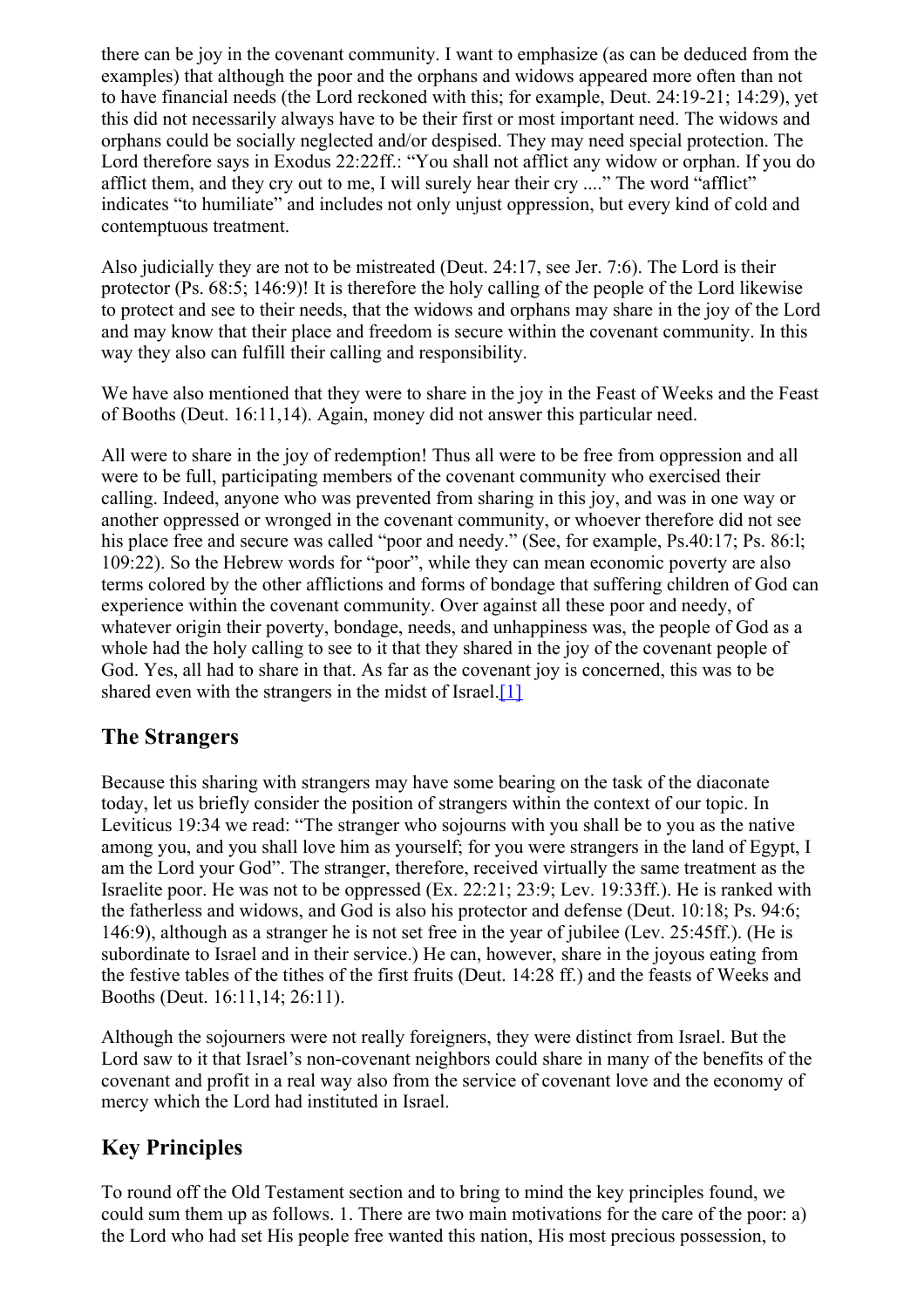remain in the joy of their deliverance and free from all want and oppression, be it financial or otherwise. b) Everyone was to be able to execute his office and calling. Poverty cannot form impediments to that in the covenant community. 2. The poor and needy are all those who because of special needs cannot share in the joy of the covenant and cannot fulfill their task and responsibility in the covenant community. We must therefore never see the needs of the poor in too restricted a sense (for example, only financial). All the different needs of "the poor and needy" must be met by the covenant people as a whole. 3. The Lord never waited for extreme needs to develop before taking action. The detailed legislation shows how in many and various ways the poor and needy were constantly to be remembered and provided for. The extreme needs and hardships that did develop were due to disobedience to God's law. 4. Man is but a steward of his material possessions, and must never be in bondage to them, but remain truly free as God's possession and use his material possessions for the well-being and the freedom of the children of God. Israel's wealth and possessions were entrusted to them for the benefit of all. 5. The Lord saw to it that Israel's non-covenant neighbors shared in many of the material and nonmaterial benefits of the covenant.

# *The New Testament Developments*

With this Old Testament background we can start to appreciate something of the situation in the early Christian church which was firmly rooted in the basic principles that have just been mentioned.

# **Joy and Freedom**

The church was happy, and small wonder, for the deliverance had come in Christ! They who had received the Spirit knew themselves as those who had been set free from the bondage of sin and Satan and death in the great year of release and jubilee! (See Luke 4:18-21.) The Christ had come in the covenant service of love for the freedom of the children of God!

There was therefore joy in Jerusalem, and the church saw to it that this joy would stay! They loved each other and with the love of Christ made sure that no one was lacking anything (Acts 2:44ff.). Furthermore, they had meals together and "partook of food with glad and generous hearts" (Acts 2:46). So the joy and the gratitude for the salvation in Christ was expressed and strengthened. In the tradition of the Old Testament, festive meals with the brothers and sisters, including the needy, were held (See Deut. 14: 26,27,29). They took care of each other in loving service for the joy and the freedom of the children of God. No poverty or affliction must bind anyone and take that joy away!

# **Why Deacons Were Needed**

And now one day that joy was not there as it should have been. Mutterings were heard in the rapidly growing church of the Lord. Some widows had been neglected in the daily distribution. The joy and therefore the freedom of God's children was threatened. Deacons were appointed (Acts 6). The apostles could no longer oversee everything. But the matter of maintaining and providing for the fellowship in the joy of the Lord was of great importance, and therefore special office bearers were chosen. These deacons were to serve at the tables (and therefore also distribute gifts), the tables of fellowship, so that the joy of salvation might continue to be tasted and savored. Let us never forget this origin of the office of deacon. Deacons are those who protect the communal joy of the congregation, and who, therefore, see to it that the exercising of the communion of saints, with all that that implies, continues. Deacons are those who see to it that there are no forgotten or neglected people in the church of God, or that there be none who are so bound and oppressed that the joy of salvation and release from all bondage in Christ is no longer apparent. They make sure that everyone can fulfill his or her calling as parents or members of the church because they are not disadvantaged.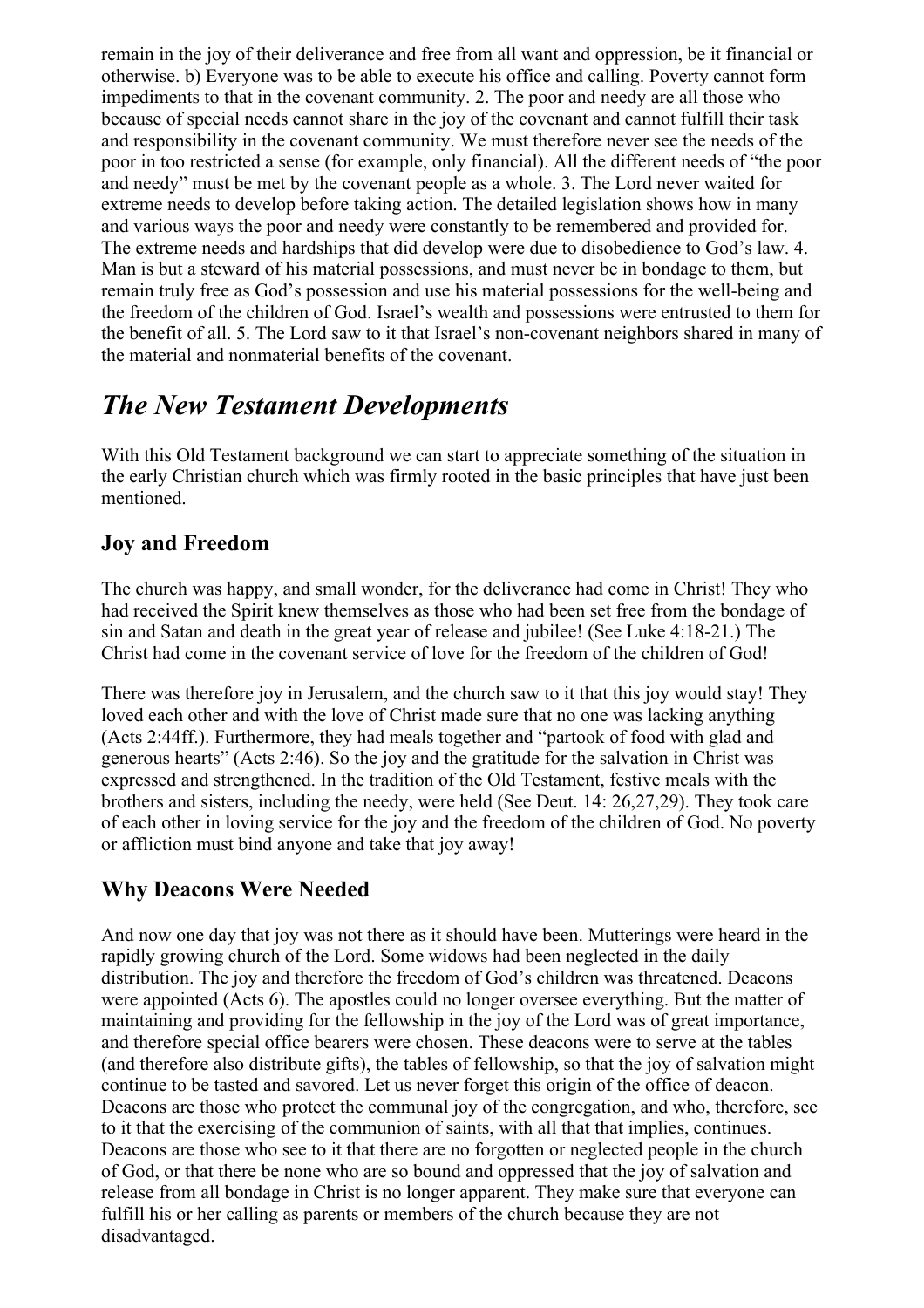It is therefore never just a matter of seeing to it that no one is without food, but it is a matter of seeing to it that the joy in the Spirit, as free children of God (who have been set free by Christ), be realized in the communion of saints, a communion where the life of each and every member of the church has a place and so is safe and free from bondage and affliction and where everyone can function according to the responsibilities each has been given, yes, so that the joy of eating of the same Table of the Lord be always evident.

When this is seen as the key character of the task of the deacons, it is also immediately obvious that the deacons cannot and should not do everything. No, for just as in Israel, the service for the joy of the covenant people where none are poor and all can do their task, is a service in which all are to be involved (although the deacons are to give leadership and guidance).

## **Principles**

What are some of the New Testament principles for the diaconal ministry of love and mercy which are to be stimulated, guided, and overseen by the deacons?

1. This ministry of mercy is service (diakonia, the Greek word from which "deacon" comes, already says it), a service of love. The Lord indicated its character when he washed the feet of his disciples and said: "If I then, your Lord and Teacher, have washed your feet you also ought to wash one another's feet. For I have given you an example, that you also should do as I have done to you" (John 13:14ff.). We must therefore be moved by his love, and so serve his people, that the joy of his redemption be maintained in the congregation by the ministration of his riches and the comfort of his salvation that so the God of our salvation be glorified.

2. The Lord who wants to keep us free in his salvation warns us of the cruel bondage of materialism and egoism (Luke 8:22-25, 12:13-21) and says in his Word that all the needs of the covenant community must be satisfied (2 OCR. 8:15). This does not, for example, mean that all must have an equal amount of money (the church is not a form of communism), but what is to be equal is the satisfaction of all the needs. The Lord illustrated this in his giving manna in the desert. Some could gather more than others, and yet the Lord saw to it that all were helped equally and all were adequately provided for (Ex. 16:17,18). This principle is referred to by Paul in connection with aiding the needy (II OCR. 8:15).

We must therefore see to it that all needs in the congregation are met, so that all are equally satisfied, and all can fully function according to their responsibility and so all can fully share in the joy of the Lord! This is possible if it be realized that everything in the church is in a very real way owned communally for the benefit of the Body of Christ. (Think of the attitude in Acts 2:45: They shared "as anyone might have need"; see also Acts 4:34). No one in the communion of saints must or can enjoy the freedom and joy of the Lord individually and selfishly. The Lord places at the festive tables of joy also the poor, the needy, and the orphans, etc. (Deut. 16, 24).

3. The ministering service of love not only includes taking care of the financially poor, but also sees to the relieving of other forms of oppression and affliction so that these "needy" can function in the covenant community and so also enjoy as fully as possible the joy and salvation of the Lord. Matt. 25:31-46 speaks of the needs of the hungry, the thirsty, the naked, the stranger, and the imprisoned. James 1:27 speaks of the necessity of visiting "the fatherless and widows in their affliction," and serving unselfishly wherever possible (John 13:14).

If the deacons are to serve properly, these areas also need their attention. Christ says: "As you did it to one of the least of these My brethren, you did it to Me" (Matt. 25:40). Indeed, for these are dear to Christ. They are his most precious possession, set free from the bondage of sin and Satan, and therefore they must not be left to suffer a renewed bondage of loneliness and sense of not belonging but must share in the full joy of their Lord and truly function in the communion of saints.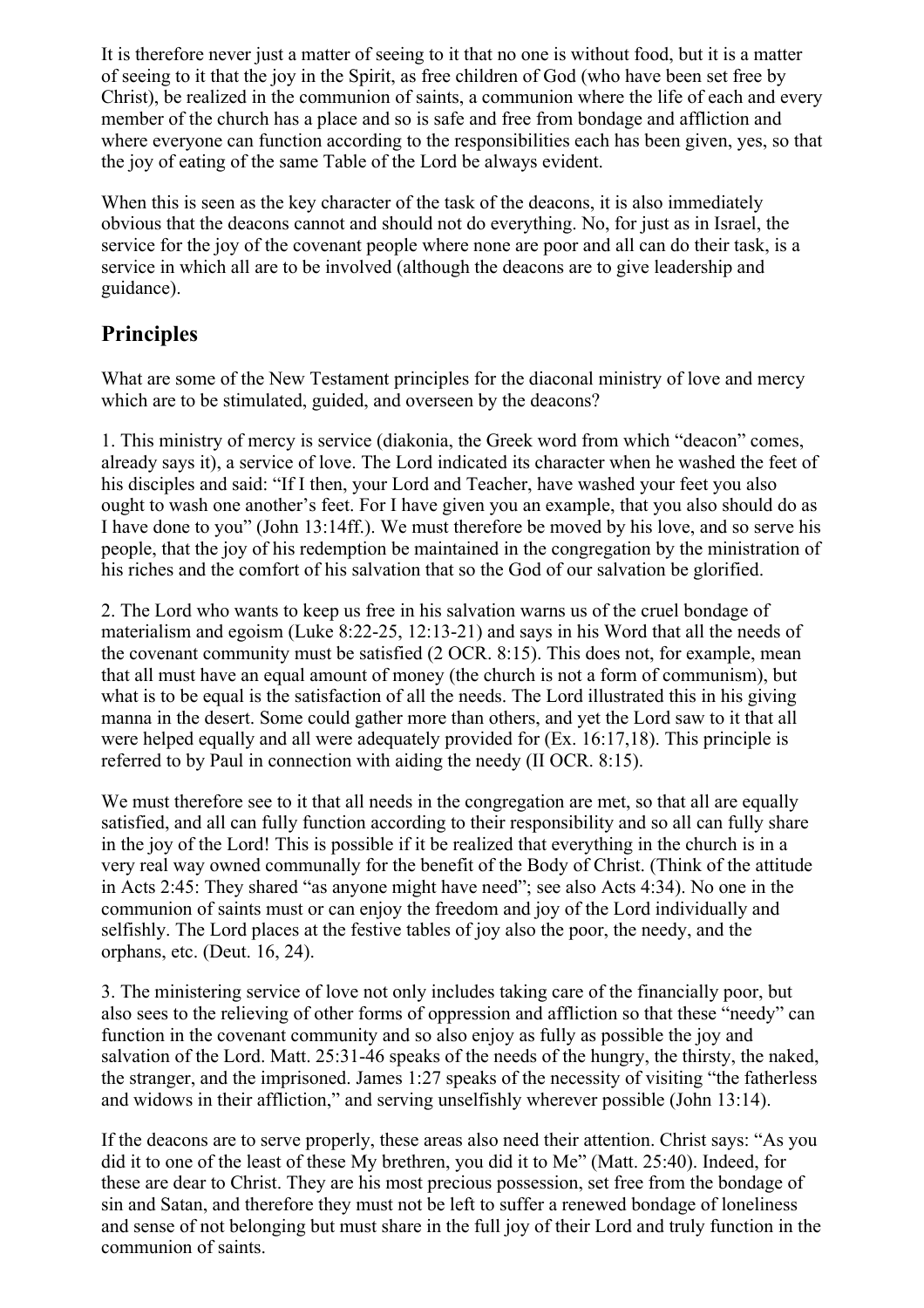4. Scripture teaches that the immediate family has the first responsibility to minister this service of love (see Lev. 25 25;1 Tim. 5). Children must help their parents and grandparents as much as possible. The church must not be needlessly burdened (l Tim. 5:16). Indeed, the deacons should keep diaconal matters decentralized as much as possible. For they are to activate and equip the congregation "for the work of service (diakonia), for building up the body of Christ" (Eph. 4:12). 5. According to the New Testament we have responsibilities to those "without." As we read in Galatians 6:10: "As we have opportunity, let us do good to all men, and especially to those who are of the household of faith." (See also 1 Thess. 5:15b; 2Pet. 1:7). We must therefore not exclude deacons from a supportive role in projects such as Mission Aid and the Canadian Reformed World Relief Fund (CRWRF). Also, there may be other opportunities closer to home.

# *Implications for Today*

Let us draw some conclusion on the basis of what we have seen in Scripture, and, where necessary, reckon with what has taken place in history, so that we can come to a concrete understanding of what all this means for our task as deacons, here and now.

## **A Double Service**

If the deacon focuses on maintaining the freedom of God's precious possession, his children, and to enable all the poor and needy to have means to function according to their responsibilities so that their joy be full in the covenant community, then their ministry of mercy is to be done with a view, not only to the needs of those financially oppressed, but also to the needs of those burdened by sickness, loneliness, or the like. After all, both types of hardships can take the joy of salvation and freedom away and can give difficulty in the realization of their covenant responsibilities. Deacons are therefore to do more than handle money. Calvin even had two kinds of deacons; one for the poor and another for the sick. The Convent of Wezel in 1568 likewise spoke of two kinds of deacons. In the French Huguenot churches, the deacons visited not only the poor, but also the sick. It is, therefore, noteworthy that in contrast to the old form for the ordination of deacons, the new form (adopted by Synod Cloverdale 1983) specifically mentions the needs of the sick and lonely. The deacons are to do what they can that these needs of the congregation are met and to stimulate the congregation in the service of love, so that the joy of God's children in the communion of saints becomes a daily reality. This two-fold concern has brought this form more in line with Art. 30 of the Belgic Confession which also recognizes both financial and non-financial needs.

# **Family Visits**

How can the deacons best fulfill this task? The new Dutch form (adopted by Synod Kampen 1975) explicitly mentions a new element which answers this question; namely, the family visit. The diaconate must, as it were, go on the offensive and visit all the families of the church. There is great merit in this, precisely in these times of rush and busyness when we do not always know what lives among the people... because there is no time to visit (contrast the assumed situation in Israel).

An objection can be raised. Is this not a duplication of the family visits by the ministers and elders? No. The purpose of their visits is different. The family visits by the elder and minister have in view, first of all, spiritual oversight and supervision, so that the congregation be watched over and encouraged in a life of holiness. (See the form for the ordination of elders.) The purpose of a diaconal visit, however, is first to see and to ask if there are any needs, financial or otherwise (for example, loneliness), and to see to it that those needs are met. The second purpose of a diaconal family visit is to encourage and stimulate the congregation in the service of love. One must not only ask: "Are there needs here?" but also: "What are you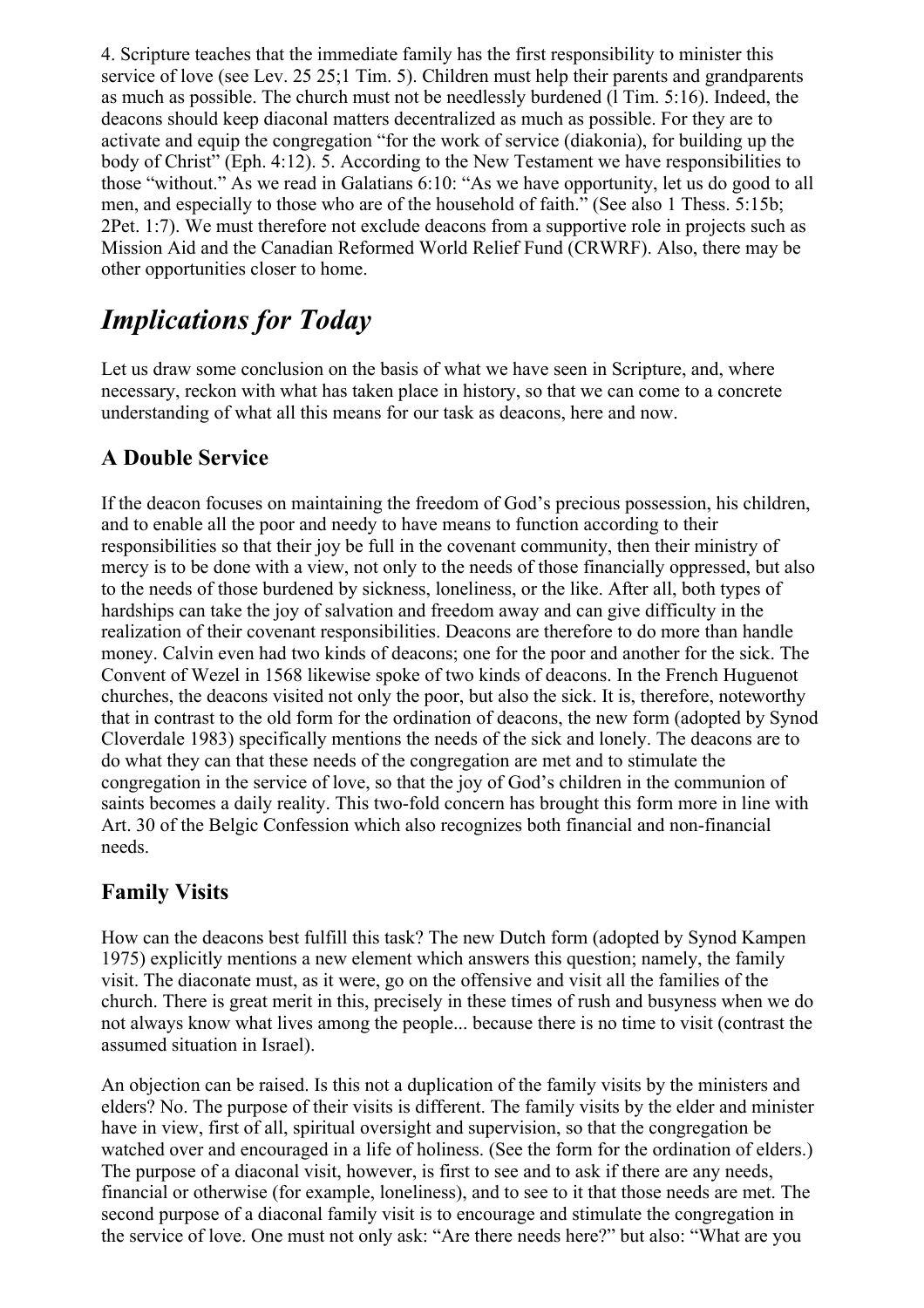doing, or what do you think you should be doing, for the well-being and joy of the communion of saints? What is your service for the upbuilding of the body in love?" (Think of Ephesians 4:12.) In this way the talents and energies of love and compassion can be discovered and put into circulation, talents and energies which otherwise, without the stimulus and encouragement of the deacons, might never be used.

#### **Of Great Benefit**

It seems to me that much could be gained by considering and preparing ourselves for a similar practice of diaconal family visits in our own circles. Especially in today's world, much profit could be realized by periodic visits by the deacons to all the families of the congregation.

We live in a time of much individualism and loneliness. We also live in a time when, in spite of the cry of love and the heat of eroticism, the world is growing colder and colder. As the Lord himself said: "Most men's love will grow cold" (Matt. 24:12). In the same discourse in Matthew 24 and 25 the Lord stresses the serving love that must characterize the church $\hat{\mathbf{\diamond}}$  going out and visiting those in need and seeing to their needs (Matt. 25:31-46). Deacons who see it as their task periodically to visit and stimulate this service of love will do much to ensure that the joy and warmth of the mutual love and communion will continue to characterize the church in a loveless and cold world. In this way the church will also be more and more a light of hope and a joy in a world of sin, a community of love that repels Satan and attracts the elect children of God!

There is also something else. We live in a time of great prosperity in which the dollar has become known as the "Almighty Buck," a god to be reckoned with and to which many are bound. Good periodic visits of a deacon alone will heighten the awareness that our possessions are not ours in any absolute way. It will make us realize all the more that everything which believers have, they hold in a real sense communally for the welfare of the covenant joy and freedom of the liberated people of God. In no way must anyone in the church be bound to his riches, for that is possessiveness! (Think of the implications of the eight word of the covenant again.) Our riches must be used for the equal satisfying of all the needs in the church.

Related to this is another point  $\bigcirc$  the bondage of secularization. We struggle against that enemy by, for example, sending our children to Christian schools. That is a need today, that is a responsibility parents have. Every one must have equal opportunity for that education: otherwise one is "poor and needy" in the Old Testament sense of the term and unable to fully execute one's responsibility to their children. Then children are afflicted unnecessarily by secular forces. Then there is an unnecessary dimming of the joy of the liberation we have in Christ. And vet $\bigcirc$  it may be that, while the children may go to Christian schools and the sun may now shine in that area of our life, there is darkness and affliction of new sorts, and a bondage of another kind, back home where it can be truly difficult to make ends meet, and where parents in order to exercise their responsibility regarding Christian education now need both to leave home to work leaving little time and opportunity for a normal, joyous, Christian family life. So the fulfilling of one need and responsibility can create an even greater need: Where parents can no longer truly fulfill their first office and calling with regard to their children in the home! With the disintegration of the normal functioning of the family unit all around us, how vitally that Christian family life is needed today. That remains their first calling! Periodic visits by deacons will bring genuine cases of need such as these (the above was but an example) to light more readily than now is often the case. Need and poverty are relative concepts, and we must not say too quickly there is no need. The communal riches of the congregation must be used so that all needs for normal, Christian living in the joy and freedom of our King's salvation can be equally satisfied. That is the principle of 2 Corinthians 8:15 as the early Christian church also acted on in its own way (Acts 2,4). In church everyone must feel that they fully belong. There is to be no room for people to feel as though they are second class because genuine financial concerns prevent them from fulfilling their normal covenantal obligations. Many more examples can be thought of. Think of the shut-ins, the ill